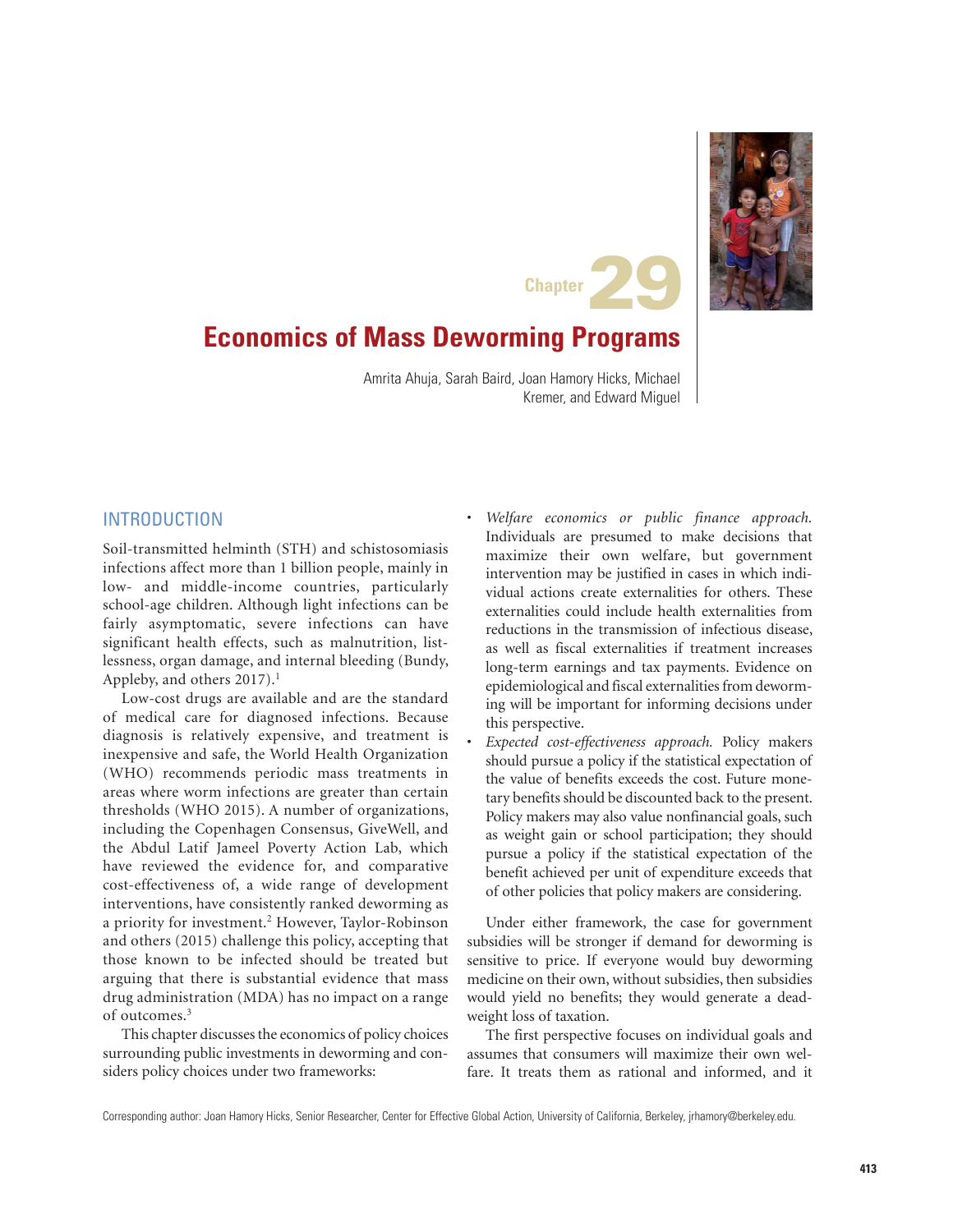abstracts from intrahousehold conflicts. The second perspective does not make these assumptions and seeks simply to inform policy makers about expected benefit-cost ratios or cost-effectiveness metrics, rather than making welfare statements.

This chapter summarizes the public finance case for deworming subsidies, given the evidence on epidemiological externalities<sup>4</sup> and high responsiveness of household deworming to price. It reviews the evidence on the cost-effectiveness of mass school-based deworming and associated fiscal externalities. It argues that the expected benefits of following the WHO's recommendation of mass presumptive deworming of children in endemic regions exceed the costs, even given uncertainty about the magnitude and likelihood of impacts in given contexts.<sup>5</sup> This benefit is realized even when only the educational and economic benefits of deworming are considered. Finally, the chapter maintains that between the two leading policy options for treatment in endemic areas—mass treatment versus screening and treatment of those found to be infected—the former is preferred under both public finance and cost-effectiveness approaches. Definitions of age groupings and age-specific terminology used in this volume can be found in chapter 1 (Bundy, de Silva, and others 2017).

# EPIDEMIOLOGICAL EXTERNALITIES

STHs—including hookworm, roundworm, and whipworm—are transmitted via eggs in feces deposited in the local environment, typically through open defecation or lack of proper hygiene after defecating. Schistosomiasis is spread through contact with infected fresh water. Schoolage children are particularly vulnerable to such infections and prone to transmitting infection (Bundy, Appleby, and others 2017). Treating infected individuals kills the parasites in their bodies and prevents further transmission. Three studies provide evidence on such epidemiological externalities from deworming school-age children and suggest these externalities can be substantial.

Bundy and others (1990) studied a program in the island of Montserrat, West Indies, where all children between ages 2 and 15 years were treated with albendazole, four times over 16 months, to eliminate STH infections. The authors found substantial reductions in infection rates for the targeted individuals (more than 90 percent of whom received treatment), as well as for young adults ages 16–25 years (fewer than 4 percent of whom were treated). These findings suggest large positive epidemiological externalities, although only one geographic unit was examined.

Miguel and Kremer (2004) studied a randomized school-based deworming program in rural western Kenya from 1998 through 1999, where students in treatment schools received albendazole twice a year; in addition, some schools received praziquantel for schistosomiasis infections annually. The authors found large reductions in worm infections among treated individuals, untreated individuals attending treatment schools, and individuals in schools located near treatment schools. The authors estimated an 18 percentage point reduction after one year in the proportion of moderate-to-heavy infections among untreated individuals attending treatment schools, and a 22 percentage point reduction among individuals attending a school within 3 kilometers of a treatment school.<sup>6</sup>

Ozier (2014) studied this same randomized program in Kenya but focused on children who were ages zero to two years and living in catchment areas of participating schools at the time of program launch. These children were not treated, but they could have benefited from positive within-community externalities generated by the mass school-based deworming. Indeed, 10 years after the program, Ozier estimated average test score gains of 0.2 standard deviation units for these individuals. Consistent with the hypothesis that these children benefited primarily through the reduced transmission of worm infections, the effects were twice as large among children with an older sibling in one of the schools that participated in the program.

Bobonis, Miguel, and Puri-Sharma (2006), in contrast, found small and statistically insignificant crossschool externalities of deworming and iron supplementation on nutritional status and school participation of children in India. The authors noted that this finding is unsurprising in this context, given both the lower prevalence and intensity of worm infections and the small fraction of treated individuals.

Together, these studies provide strong evidence for the existence of large, positive epidemiological externality benefits to mass treatment in endemic areas, especially in areas with higher infection loads.<sup>7</sup> Such externality benefits are important to consider in both the public finance and cost-effectiveness decision-making frameworks. Under the first perspective, such benefits cannot be fully internalized by household decision makers and thus provide a potential rationale for government subsidies. Under the second perspective, externalities increase the cost-effectiveness of the intervention by increasing the total benefit achieved for a given amount of expenditure.

# IMPACTS OF THE PRICE OF DEWORMING ON TAKE-UP

Assuming that a behavior generates positive externalities or that under a cost-effectiveness approach, it is valued by policy makers—public finance theory emphasizes that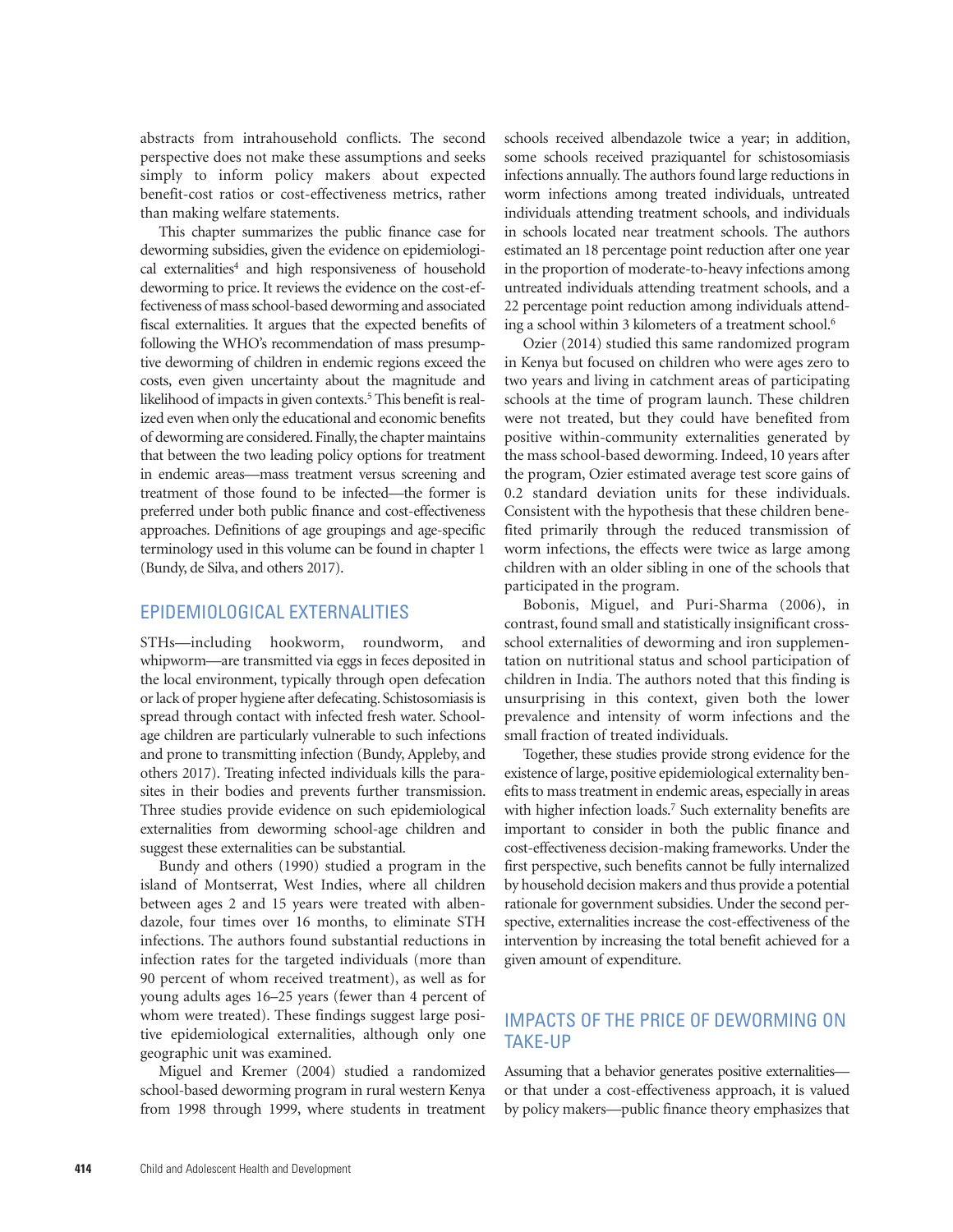the attractiveness of a subsidy depends on the ratio of marginal consumers (those who will change their behavior in response to a subsidy) to inframarginal consumers (those who would have engaged in the behavior even in the absence of a subsidy). The higher this ratio, the more attractive the subsidy.

Kremer and Miguel (2007) studied the behavioral response to a change in the price of deworming treatment in the Kenyan deworming program. Starting in 2001, a random subset of participating schools was chosen to pay user fees for treatment, with the average cost of deworming per child set at US\$0.30, which was about 20 percent of the cost of drug purchase and delivery through this program. This cost-sharing reduced take-up (the fraction of individuals who received treatment) by 80 percent, to 19 percent from 75 percent.

This result is consistent with findings observed for other products for disease prevention and treatment of non-acute conditions, such as bednets for malaria and water treatment. Figure 29.1 displays how the demand for a range of health care products decreases as price increases.<sup>8</sup> Moreover, Kremer and Miguel (2007) found that user fees did not help target treatment to the sickest students; students with moderate-to-heavy worm infections were not more likely to pay for the medications. These results suggest low costs and large benefits from deworming subsidies, important for both the cost-effectiveness and welfare economics perspectives.

# IMPACTS OF DEWORMING ON CHILD **WEIGHT**

In this and subsequent sections we examine the costeffectiveness of mass deworming in affecting various outcomes potentially valued by policy makers. We focus primarily on economic outcomes rather than health outcomes because the impact of deworming on health is covered in chapter 13 in this volume (Bundy, Appleby, and others 2017). However, we would like to briefly expand upon that discussion to address the costeffectiveness of deworming in improving child weight. Bundy, Appleby, and others (2017) discuss recent work of Croke and others (2016), who reviewed the literature on the impact of multiple-dose deworming on child weight. Overall, they estimated that MDA increases weight by an average of 0.13 kilograms, with somewhat larger point estimates among populations in which prevalence is greater than the WHO's 20 percent prevalence threshold for MDA, or the 50 percent threshold for multiple-dose MDA.<sup>9</sup> Assuming that an MDA program





Source: Abdul Latif Jameel Poverty Action Lab 2011.

with two treatments per year costs US\$0.60 per person (Givewell 2016), Croke and others (2016) estimated that the cost of deworming MDA per kilogram of weight gain is US\$4.48. For comparison with another policy option, a review of school feeding programs by Galloway and others (2009) found that the average of the range associated with a 1 kilogram weight increase for school feeding from evidence from randomized controlled trials is US\$182. This finding implies that per dollar of expenditure, mass deworming produces a weight increase 40.62 times that of school feeding. This finding on weight gain suggests that evidence of education and economic impact should not be rejected out of hand based on concern for lack of evidence about mechanisms by which such impacts could be achieved.

# IMPACTS OF DEWORMING ON EDUCATION AND LABOR MARKETS

Evidence on the impact of deworming on education and labor market outcomes directly informs the costeffectiveness perspective, while the fiscal externalities resulting from labor market impacts are important from a welfare economics perspective.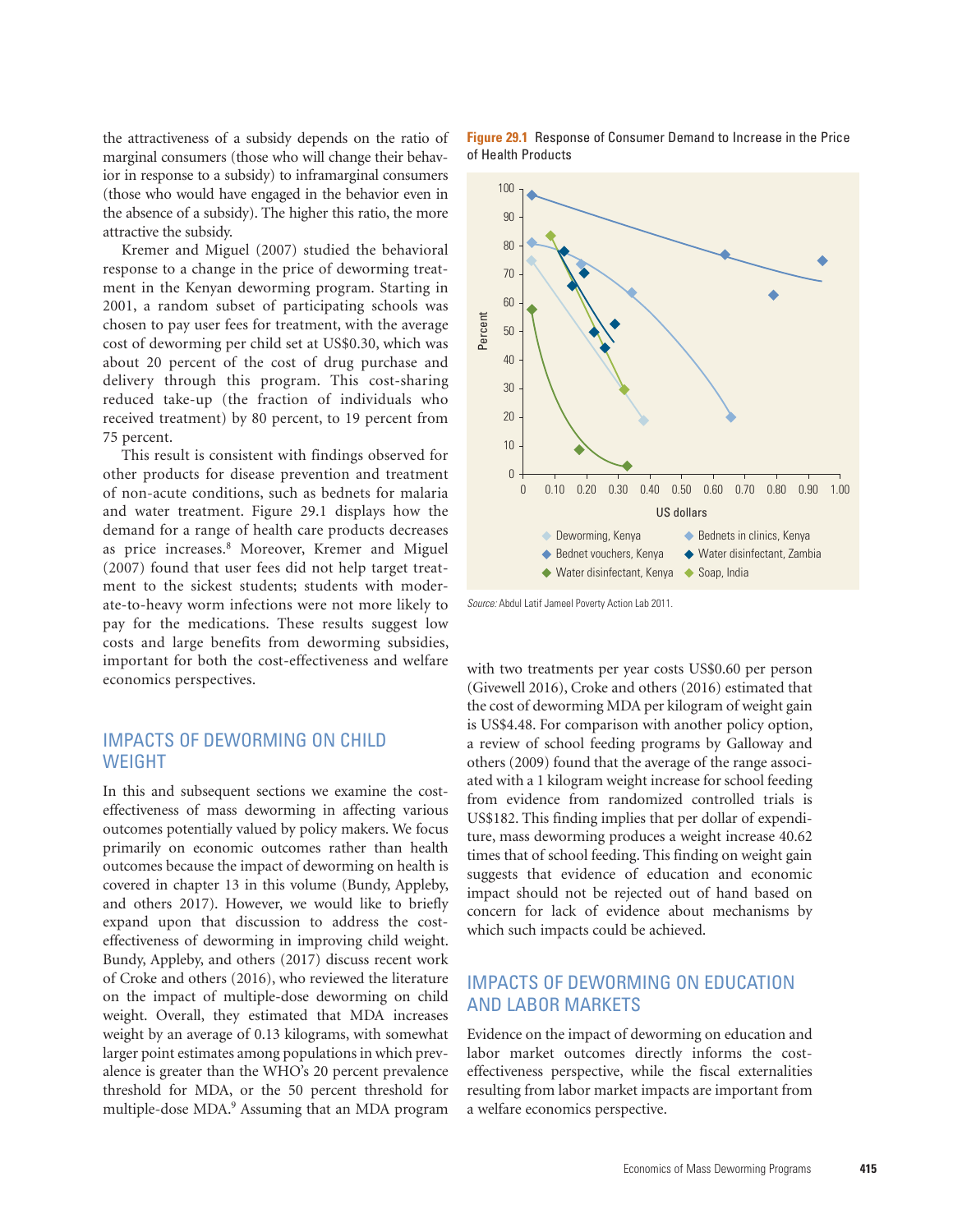We review publicly available studies of the impact of mass deworming that do the following:

- Use experimental or quasi-experimental methods to demonstrate causal relationships
- Incorporate a cluster design to take into account the potential for infectious disease externalities
- Minimize attrition that could lead to bias.

Most existing studies on deworming randomize at the individual level; they fail to consider the potential for treatment externalities (Bundy and others 2009) and likely underestimate the impact of treatment. We review evidence from three deworming campaigns in different times and contexts—one in the United States in the early twentieth century and two in East Africa at the turn of the twenty-first century.<sup>10</sup>

The first program was launched by the Rockefeller Sanitary Commission (RSC) in 1910 to eradicate hookworm infections in the U.S. South. With baseline hookworm infection rates at 40 percent among schoolage children, traveling dispensaries administered treatment to infected individuals in endemic areas and educated local physicians and the public about prevention. The RSC reported a 30 percentage point decrease in infection rates across affected areas 10 or more years after launch of the program (Bleakley 2007).<sup>11</sup>

The second program was a school-based treatment program sponsored by a nongovernmental organization that was phased into 75 schools in a rural district of western Kenya from 1998 through 2001. Baseline helminth infection rates were greater than 90 percent among school children in this area. The nongovernmental organization provided deworming drugs to treat STHs twice per year and schistosomiasis once per year, as well as educational materials on worm prevention. Schools were phased into the program in three groups over four years; each school was assigned to a group through list-randomization, resulting in a cluster randomized stepped-wedge research design.

The third program was delivered by community- -based organizations during 2000–03 across 48 parishes in five districts of eastern Uganda.12 Baseline infection rates were greater than 60 percent in children ages 5–10 years (Kabatereine and others 2001). Treatment was provided during child health days, in which parents were offered multiple health and nutrition interventions for children ages one to seven years. Using a cluster randomization approach, parishes were randomly assigned to receive either the standard intervention of vitamin A supplementation, vaccines, growth monitoring, and feeding demonstrations, or to deworming treatment in addition to the standard package (Alderman and others 2006; Croke 2014).

### **School Participation**

Using a difference-in-difference methodology in his study of the RSC program, Bleakley (2007) compared changes in counties with high baseline worm prevalence to changes in low baseline prevalence counties over the same period. Findings indicate that from 1910 through 1920, counties with higher worm prevalence before the deworming campaign saw substantial increases in school enrollment, both in absolute terms and relative to areas with lower infection rates. A child infected with hookworm was an estimated 20 percentage points less likely to be enrolled in school than a noninfected child and 13 percentage points less likely to be literate. Bleakley's estimates suggest that because of the deworming campaign, a county with a 1910 infection rate of 50 percent would experience an increase in school enrollment of 3 to 5 percentage points and an increase in attendance of 6 to 8 percentage points, relative to a county with no infection problem. This finding remains significant when controlling for a number of potentially confounding factors, such as state-level policy changes and the demographic composition of high- and low-worm load areas. In addition, the author found no significant effects on adult outcomes, which, given the significantly lower infection rates of adults, bolsters the case that deworming was driving these findings.

Miguel and Kremer (2004) provide evidence on the impact of deworming on school participation through their cluster randomized evaluation of the Kenyan school-based deworming program. The authors found substantially greater school participation in schools assigned to receive deworming than in those that had not yet been phased in to the program. Participation increased not only among treated children but also among untreated children in treatment schools and among pupils in schools located near treatment schools. The total increase in school participation, including these externality benefits, was 8.5 percentage points.13 These results imply that deworming is one of the most cost-effective ways of increasing school participation (Dhaliwal and others 2012). Figure 29.2 shows the cost-effectiveness of deworming in increasing school attendance across a range of development interventions.14

## **Academic Test Scores**

In their study of the Kenyan deworming program, Miguel and Kremer (2004) did not find short-term effects on academic test scores.<sup>15</sup> However, the long-term follow-up evaluation of the same intervention (Baird and others 2016) found that among girls, deworming increased the rate of passing the national primary school exit exam by almost 25 percent (9.6 percentage points on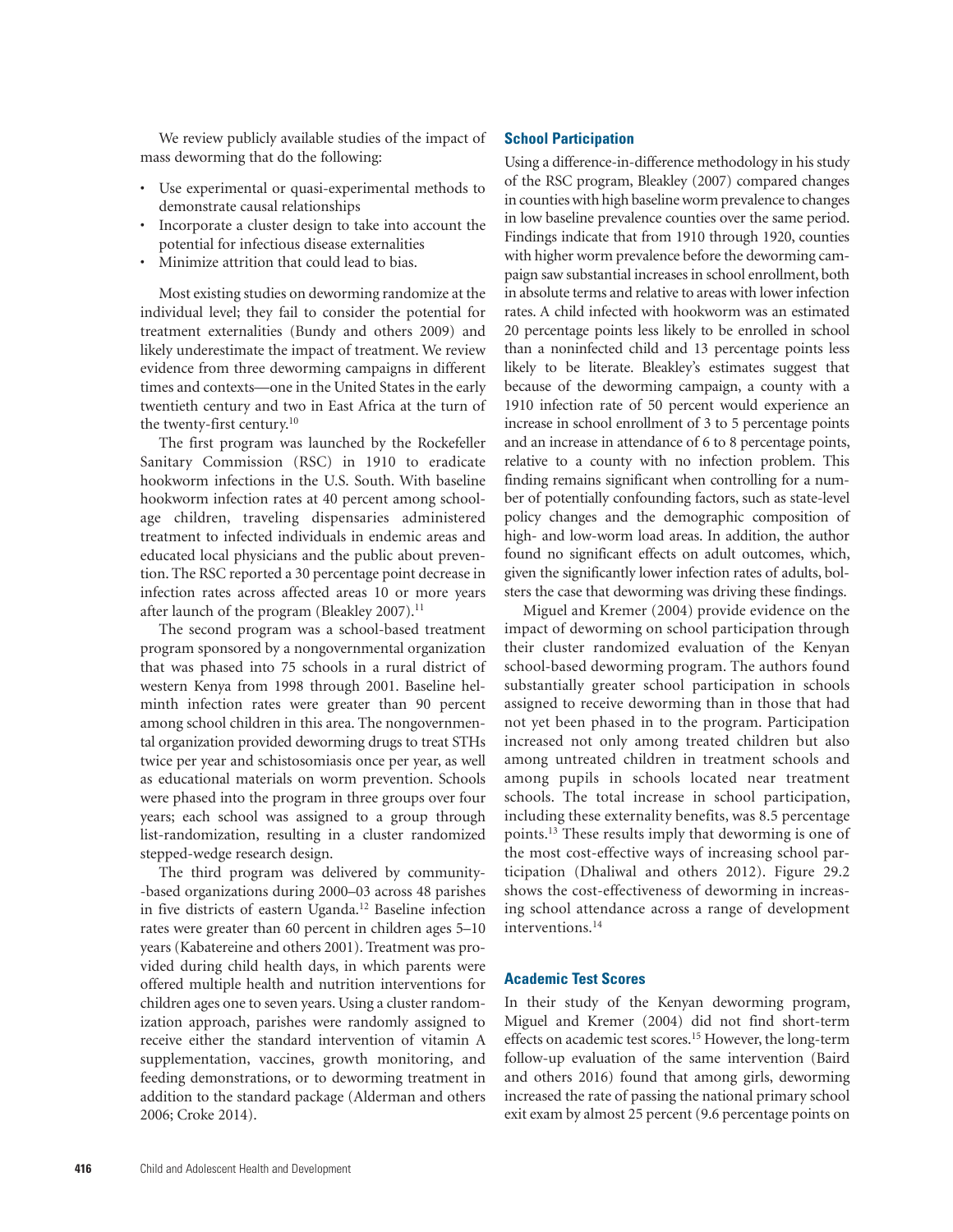

**Figure 29.2** Cost-Effectiveness of Development Interventions in Increasing School Attendance

Sources: Hicks, Kremer, and Miguel 2015 based on data from Abdul Latif Jameel Poverty Action Lab.

Note: T-C = the difference between outcomes for those allocated to the deworming treatment group and those allocated to the deworming comparison group; km = kilometers; ext. = externality benefits. Some values are adjusted for inflation but the deworming costs are not. Deworming is costed at US\$0.49 per child in Kenya. Some of these programs create benefits beyond school attendance. For example, conditional cash transfers provide income to poor households. The Jameel Poverty Action Lab cost-effectiveness calculations for school participation include conditional cash transfers as program costs.

a base of 41 percent). Ozier (2014) found test-score gains for children younger than age two years at the time of the program.

In the long-term follow-up of the cluster randomized Uganda deworming program, Croke (2014) analyzed English literacy, numeracy, and combined test scores, comparing treatment and control. The study found that children in treatment villages have significantly higher numeracy and combined test scores compared with those in control villages; effect sizes across all three outcomes range from 0.16 to 0.36 standard deviations. The effects were significantly larger for children who were exposed to the program for multiple years.<sup>16</sup>

#### **Labor Market Effects**

Bleakley (2007) used data from the 1940 U.S. census to compare adult outcomes among birth cohorts who entered the labor force before and after the deworming campaign in the U.S. South. Adults who had more exposure to deworming as children were significantly more likely to be literate and had higher earnings as adults. The author found a 43 percent increase in adult wages among those exposed to the campaign as children. Given initial infection rates of 30 percent to 40 percent, hookworm eradication would imply a long-term income gain of 17 percent (Bleakley 2010).<sup>17</sup>

Children who were treated for worms in Kenya also had better labor market outcomes later in life. Baird and others (2016) considered women and men separately, given the different set of family and labor market choices they face. They found that Kenyan women who received more deworming treatment are more likely to grow cash crops and reallocate labor time from agriculture to nonagricultural self-employment. Treated men work 17 percent more hours per week, spend more time in entrepreneurial activities, and are more likely to work in higher-wage manufacturing jobs.

Baird and others (2016) estimated the net present value of the long-term educational and economic benefits to be more than 100 times the cost, implying that even policy makers who assume a small subjective probability of realizing these benefits would conclude that the expected benefits of MDA exceed their cost.

Based on these increased earnings, the authors computed an annualized internal rate of return to deworming of 32 percent to 51 percent, depending on whether health spillovers are included. This finding is high relative to other investments, implying that deworming is cost-effective on economic grounds, even without considering health, nutritional, and educational benefits.

Furthermore, because deworming increases the labor supply, it creates a fiscal externality though its impact on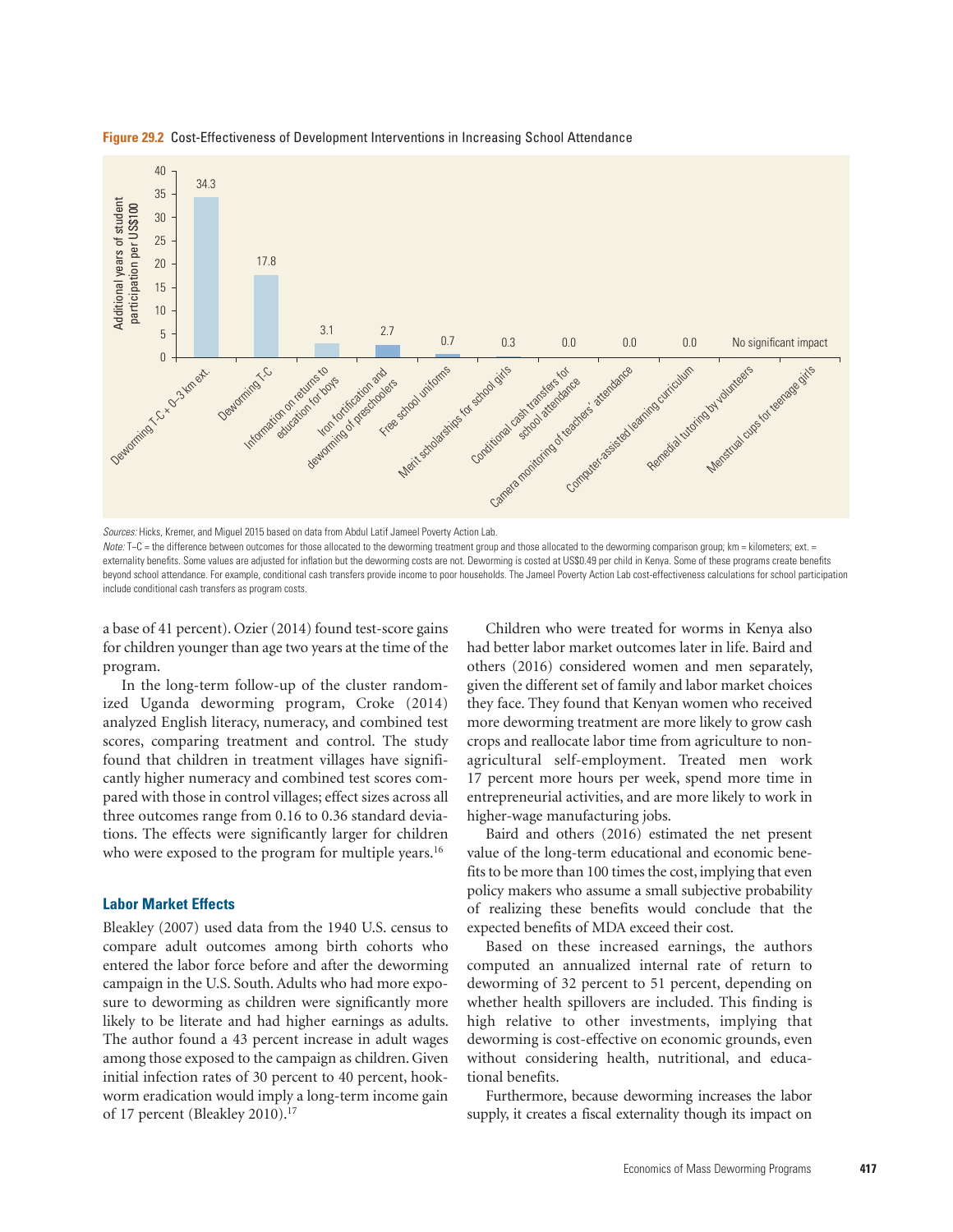tax revenue. Baird and others (2016) estimated that the net present value of increases in tax revenues likely exceeds the cost of the program. The fiscal externalities are sufficiently strong that a government could potentially reduce tax rates by instituting free mass deworming.

# EVIDENCE AND POLICY DECISION RULES

This section argues that available evidence is sufficient to support deworming subsidies in endemic regions, even if the magnitude and likelihood of program impacts realized in a given context are uncertain.

When assessing evidence, there will always be some uncertainty about whether an intervention will have benefits in a given context. First, any body of research risks two types of errors: identifying an impact that does not exist (type 1 error), and missing an impact that does exist (type 2). The risk of making a type 1 error is captured by the confidence level (*P*-value) on estimates of impact. The risk of making a type 2 error is captured by the power of the study. Second, questions about the extent to which a body of research applies to the specific context of interest to policy makers will always arise.

Some (for example, Taylor-Robinson and others 2015) contend that the evidence does not support investments in mass deworming. One area of disagreement is the decision rule used. The decision rule the *Cochrane Review* seems to implicitly apply is that programs should not be implemented unless a meta-analysis (with all its associated assumptions) of randomized controlled trials shows benefits and indicates that the risk of a type 1 error is less than 5 percent. This approach is inconsistent with policy making from both a cost-effectiveness and a public finance perspective.

This decision rule puts no weight on the risk of making a type 2 error, which may be quite important for policy makers who do not want to deny a potentially highly beneficial program to their constituents. Given the statistical tradeoff between type 1 and type 2 errors, the desire to avoid withholding treatment with potentially very high benefits will necessitate being comfortable with less-than-definitive proof about program impact. Note that Taylor-Robinson and others (2015) did not report power, but that Croke and others (2016) found that Taylor-Robinson and others (2015) did not have adequate power to rule out effects that would make deworming cost-effective.

A more reasonable policy rule under uncertainty would be to compare expected costs with expected benefits. Suppose that the costs of the program are known to be *C*. Suppose policy makers are uncertain about the

benefits of the program (relative to not implementing the program) in their circumstances. For simplicity, consider an example in which they believe that the total benefits may be  $B_1$  with probability  $P_1$ ,  $B_2$  with probability  $P_2$ , or  $B_3$  with probability  $P_3$ . This framework encompasses the case in which policy makers believe that there is some chance of zero impact because  $B_3$  could equal zero. A risk-neutral policy maker will undertake the program  $if<sup>18</sup>$ 

$$
P_1 \times B_1 + P_2 \times B_2 + P_3 \times B_3 - C > 0.
$$

With this framework in mind, from a costeffectiveness perspective, deworming would still be warranted in many settings on educational and economic grounds alone, even if its benefits were only a fraction of those estimated in the studies discussed. Policy makers would be warranted in moving ahead with deworming, even if they thought benefits were likely to be smaller in their own context or had some uncertainty about whether benefits would be realized at all. In particular, even if the policy maker believes the impact of deworming on school participation is only 10 percent of that estimated in Miguel and Kremer (2004), or equivalently, if the policy maker believes there is a 10 percent chance of an impact of the magnitude estimated by Miguel and Kremer (2004), and a 90 percent chance of zero impact, it would still be among the most highly cost-effective ways of boosting school participation (Ahuja and others 2015). If the impact on weight is even 3 percent of that estimated by Croke and others (2016), then deworming is cost-effective relative to school feeding in increasing weight. If the labor market impact were even 1 percent of that found by Baird and others (2016), then the financial benefits of deworming would exceed the cost. Of course, to the extent that deworming may affect multiple outcomes, deworming will be even more cost-effective.

An analogous expected-value approach would be natural in a welfare economics framework. Labor market effects half as large as those estimated in Baird and others (2016) would be sufficient for deworming to generate enough tax revenue to fully cover its costs.<sup>19</sup> Standard welfare economics criteria for programs being welfare improving are much weaker than for the tax revenue fully covering costs.

From either a cost-benefit or a welfare economics perspective, a sophisticated analysis would be explicitly Bayesian, taking into account policy makers' previous assumptions and their best current assessment of their specific context. Under a Bayesian analysis that places even modest weight on evidence discussed here, mass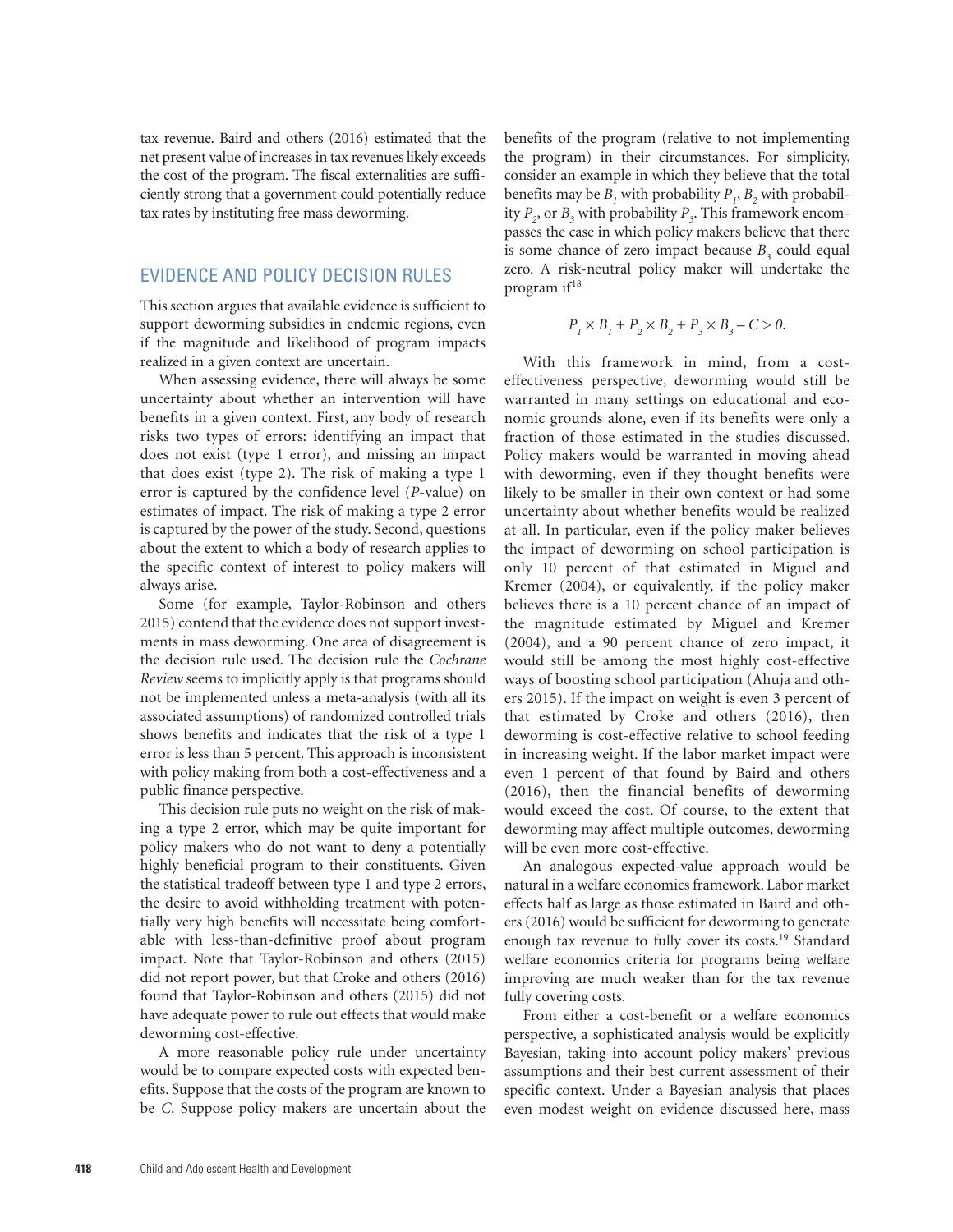school-based deworming would be justified in areas with worm prevalence greater than the WHO thresholds.

It is worth noting that a Bayesian policy maker will make current policy decisions based on current information. However, the policy maker would also continue research if the expected benefits outweigh its costs; as new evidence becomes available, it would be systematically combined with the existing best information when making decisions about continuing or modifying the program.

# COST OF MASS TREATMENT PROGRAMS VERSUS SCREENED TREATMENT

The WHO recommends mass treatment once or twice a year in regions where worm prevalence is greater than certain thresholds (WHO 2015). Screening, followed by treatment of those testing positive for worms, is far less practical and more costly than mass treatment without diagnostic testing.

School-based mass treatment costs approximately US\$0.30 per child per treatment, including delivery costs (GiveWell 2016).20 Diagnosis of worm infections, in contrast, is far more expensive and complicated. Speich and others (2010) estimate that the cost per child of the Kato-Katz test, the most widely used field test for worm infections, is US\$1.88 in 2013 dollars. If the test works perfectly, costs would be more than seven times higher with treatment following screening, compared with mass treatment without screening. Even proponents of the test-and-treat approach acknowledge this huge differential; Taylor-Robinson and others (2015) stated that screening is not recommended by the WHO because screening costs 4–10 times the cost of treatment. Mass treatment is clearly preferred on cost-effectiveness and public finance grounds.

These figures ultimately underestimate the cost of screening, however.<sup>21</sup> First, tests for worms do not identify all infections. Estimates of the specificity for the Kato-Katz method range from approximately 52 percent to 91 percent (Assefa and others 2014; Barda and others 2013). With a specificity of 52 percent, the cost per infection treated would be much higher for screened treatment compared with mass treatment. Second, a large number of infections would remain untreated. With low specificity, many existing infections would be missed; additionally, screened treatment programs need to reach infected children a second time to treat them, and it is unlikely they can reach each child who was tested—making screening even less cost-effective.

In sum, the majority of the 870 million children at risk of worm infections (Uniting to Combat Neglected

Tropical Diseases 2014) could be treated each year via mass deworming programs at a cost of less than US\$300 million dollars a year, which is feasible given current health budgets. The cost of treating them via screened programs would likely be US\$2 billion annually, if not higher, and fewer infections would be treated.

This chapter considers the cost of school-based mass deworming programs, which are particularly inexpensive per person reached. We do not consider the costeffectiveness of more expensive community-based programs that would include extensive outreach efforts beyond schools. One reasonable hypothesis might be that these more intensive efforts may be most warranted in areas with either high prevalence, and thus likely high intensity, of STHs, or where multiple diseases, such as lymphatic filariasis, onchocerciasis, trachoma, and schistosomiasis, that can be addressed by MDA are endemic (Hotez and others 2007).

## CONCLUSIONS

Recent estimates suggest that nearly one-third of children in low- and middle-income countries are treated for worms, many via school- or community-based programs (Uniting to Combat Neglected Tropical Diseases 2014). The most commonly used deworming drugs albendazole, mebendazole, and praziquantel—have been approved for use by the appropriate regulatory bodies in multiple countries, have been shown to be efficacious against a variety of worm infections, and have minimal side effects (Bundy, Appleby, and others 2017).

The impact of deworming will vary with the local context—including circumstances such as type of worm, worm prevalence and intensity, comorbidity, the extent of school participation in the community, and labor market factors. The decision to expend resources on deworming should be based on a comparison of expected benefits and costs, given the available evidence. Our analysis of evidence from several contexts on the nutritional, educational, and economic impact suggests that the WHO recommendations for mass treatment are justified on both welfare economics and cost-effectiveness grounds. Additional studies will generate further evidence to inform future decisions.

## **DISCLAIMERS**

USAID and the Douglas B. Marshall, Jr. Family Foundation support deworming. Michael Kremer is a former board member of Deworm the World and is currently Scientific Director of Development Innovation Ventures at USAID. Also, Amrita Ahuja is a board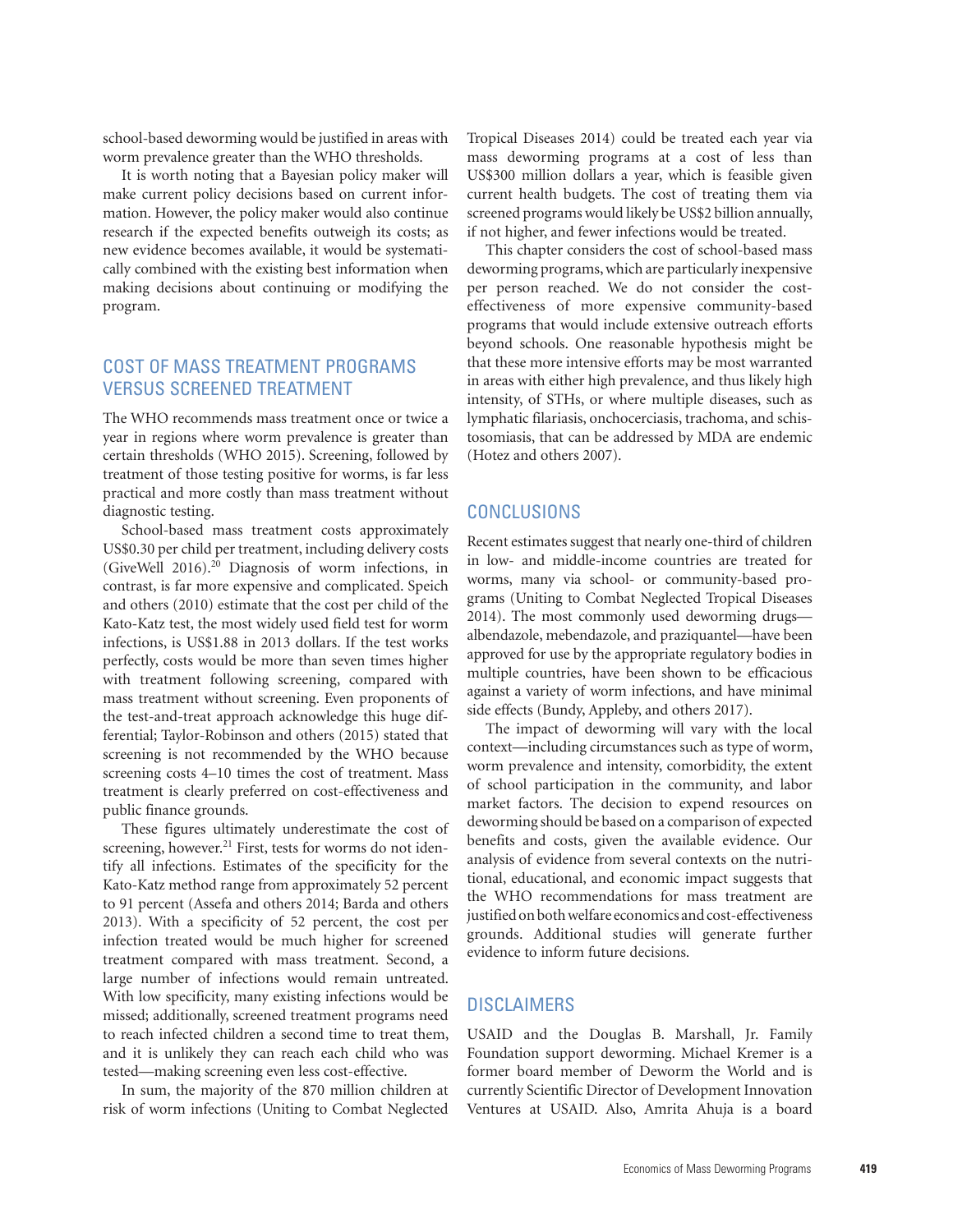member of Evidence Action, a nonprofit organization that supports governments in scaling mass school-based deworming programs; this is a voluntary position with no associated remuneration. None of these organizations had any influence on this chapter.

# **NOTES**

This chapter draws significantly on Ahuja and others (2015).

World Bank Income Classifications as of July 2014 are as follows, based on estimates of gross national income (GNI) per capita for 2014:

- Low-income countries  $(LICs) = US$1,045$  or less
- Middle-income countries (MICs) are subdivided:
	- a) lower-middle-income  $=$  US\$1,046 to US\$4,125
- b) upper-middle-income (UMICs) = US\$4,126 to US\$12,745
- High-income countries (HICs) = US\$12,746 or more.
- 1. For further discussion of biological differences across worms, as well as a broader discussion of deworming, please refer to Bundy, Appleby, and others (2017).
- 2. See, for example, Hall and Horton (2008), GiveWell (2013), and Abdul Latif Jameel Poverty Action Lab (2012).
- 3. Bundy, Appleby, and others (2017) provide a discussion of Taylor-Robinson and others (2015).
- 4. Epidemiological externalities are benefits that accrue to individuals who did not necessarily receive the treatment, for instance, a drug that cures treated individuals, thereby reducing transmission of the disease to others.
- 5. We do not address the optimality of the WHO prevalence thresholds for MDA.
- 6. Miguel and Kremer (2014) provide an updated analysis of the data in Miguel and Kremer (2004), correcting some errors in the original paper. Throughout this chapter, we cite Miguel and Kremer (2004) but use the updated numbers, where appropriate.
- 7. Although they do not explicitly explore externality impacts, several medical studies also show decreases in infection rates among untreated individuals (Miguel and Kremer 2004).
- 8. See Dupas (2014), Kremer and Glennerster (2011), Kremer and Holla (2009), and Abdul Latif Jameel Poverty Action Lab (2011) for reviews of the literature on the impact of prices on adoption of health interventions.
- 9. As discussed in more detail in Bundy, Appleby, and others (2017), Croke and others (2016) argued that an influential earlier study (Taylor-Robinson and others 2015) was underpowered to reject the hypothesis that MDA is cost-effective in increasing weight. Croke and others (2016) doubled the sample of 11 estimates of the effect of multiple-dose MDA for worms on weight and updated some of the estimates in Taylor-Robinson and others (2015), for example, by using micro-data provided by the original trial authors.
- 10. Hall and others (2006) conducted a cluster randomized study of the impact of deworming on health and test score outcomes in Vietnam. Because there is no publicly available version of this paper, we do not discuss this study in detail.
- 11. This measure includes the direct impact on the treated, as well as indirect impacts accruing to the untreated, population.
- 12. A parish is an administrative division in Uganda comprising several villages.
- 13. A two-part reanalysis (Aiken and others 2015; Davey and others 2015) questioned some aspects of this study. However, several independent analysts have cast doubt on the methods and conclusions of the reanalyses, and concluded that the studies leave the case for deworming fundamentally unchanged (see, for instance, Berger 2015; Clemens and Sandefur 2015; Healthcare Triage 2015; and Ozler 2015).
- 14. Several early studies assessed the impacts of deworming on school attendance, using individually randomized evaluations. For example, Simeon and others (1995) studied treatment among Jamaican children ages 6–12 years; Watkins, Cruz, and Pollitt (1996) studied treatment of children ages 7–12 years in rural Guatemala; and Kruger and others (1996) studied treatment of children ages 6–8 years in South Africa. None of these studies found an impact on school attendance. However, any gains are likely to be underestimated since these are individually randomized studies that do not consider treatment externalities. In addition, attendance in the Watkins, Cruz, and Pollitt (1996) study was measured through the use of school register data, which is unreliable in many low-income countries and which excluded any students who dropped out during the study. Since dropping out is very likely correlated with treatment status, there is a high risk that this gives a biased picture of school participation over time. There is also the potential for school officials to overstate attendance because of their awareness of the program and the data collection.
- 15. Hall and others (2006) similarly found no impact on test scores of deworming in Vietnam. As noted previously, there is no publicly available version of this paper, so we do not discuss this study further.
- 16. The original deworming trial was conducted in 48 communities in five districts in Eastern Uganda. Croke (2014) used educational data collected by the Uwezo project. The Uwezo survey randomly sampled communities and households from all five of these districts, creating in effect a random subsample of communities from the original trial. Croke (2014) provided evidence that the sampling of communities by Uwezo was effectively a random sample of the original trial clusters by showing that the communities have no statistically significant differences across a wide range of variables related to adult outcomes. To further support his econometric identification strategy, Croke (2014) explored the pattern of test scores of all children tested in these parishes. The youngest children would have been too young to receive more than two rounds of deworming, while the oldest children, at age 16 years, would have never received the program. One would expect that if effects are truly from the deworming intervention, the impacts would be lower at the two extremes and higher for children in the middle age group, which is what the study found.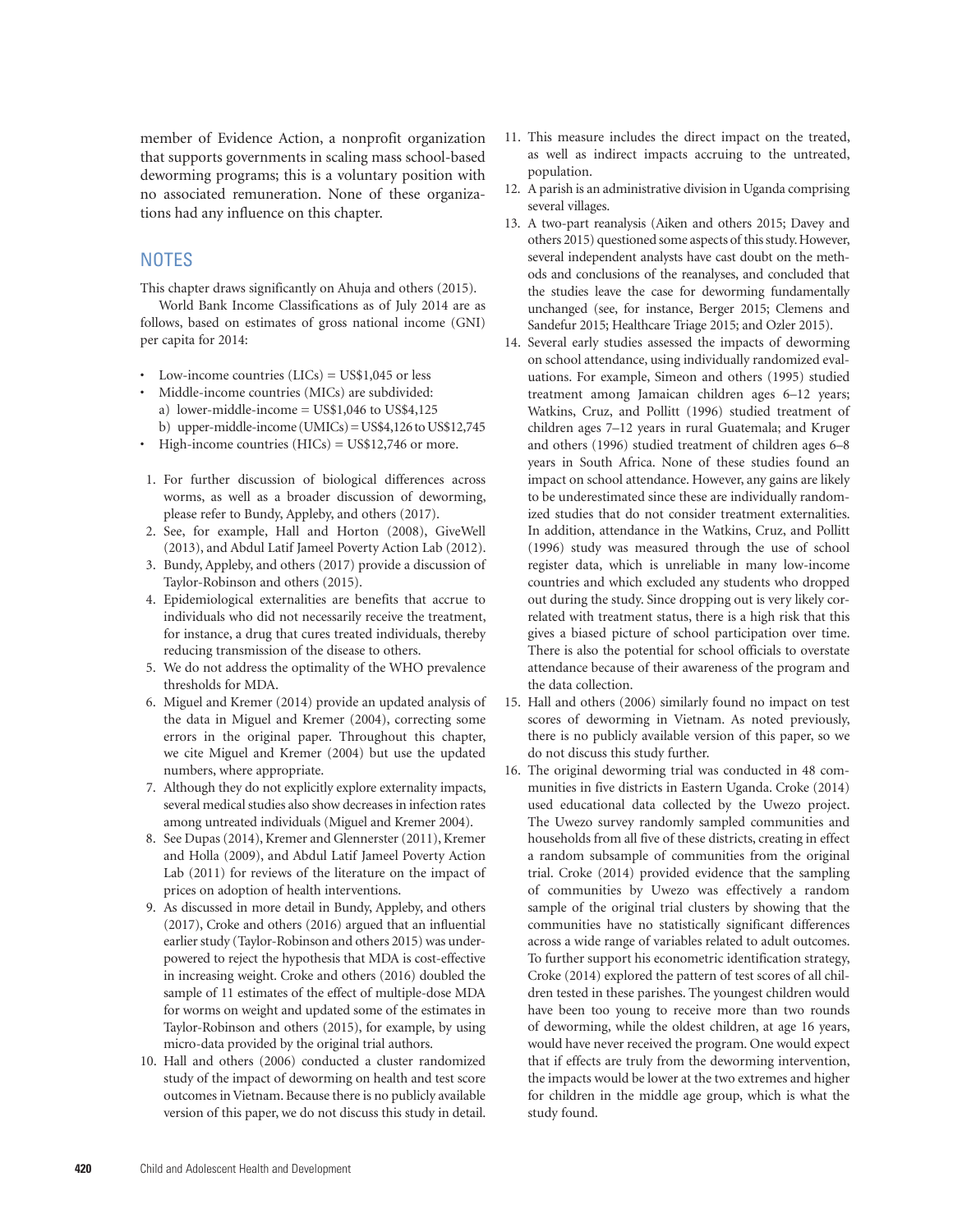- 17. Two earlier studies looked at the relationship between deworming and labor market outcomes using nonrandomized methods. Using a first-difference research design, Schapiro (1919) found wage gains of 15 percent to 27 percent on Costa Rican plantations after deworming. Weisbrod and others (1973) observed little contemporaneous correlation in the cross-section between worm infections and labor productivity in St. Lucia.
- 18. This abstracts from curvature of the utility function. Because deworming is inexpensive, and there is no evidence that deworming has serious side effects; because there is evidence for large effects in some cases; and because those with the highest-intensity infections are likely to be poorer than average, risk-averse policy makers or those concerned with equity would be more willing to institute mass deworming than this equation implies.
- 19. This estimate is conservative, only taking into account direct deworming benefits and ignoring positive externality benefits.
- 20. GiveWell (2016) calculates the cost of deworming for STHs in India to be US\$0.30 per child per treatment, which includes both drug and delivery costs, including the value of staff time.
- 21. Another screening approach could be to simply ask individuals if they have experienced any of the common side effects of worm infections. Although this screening method is cheaper and potentially useful in environments where stool testing is not practical, it is likely to be very imprecise.

## REFERENCES

- Abdul Latif Jameel Poverty Action Lab. 2011. "The Price Is Wrong." J-PAL Policy Bulletin, Abdul Latif Jameel Poverty Action Lab, Cambridge, MA.
- -. 2012. "Deworming: A Best Buy for Development." J-PAL Policy Bulletin, Abdul Latif Jameel Poverty Action Lab, Cambridge, MA.
- Ahuja, A., S. Baird, J. Hamory Hicks, M. Kremer, E. Miguel, and others. 2015. "When Should Governments Subsidize Health? The Case of Mass Deworming." *World Bank Economic Review* 29 (Suppl 1): S9–24.
- Aiken, A. M., C. Davey, J. R. Hargreaves, and R. J. Hayes. 2015. "Re-Analysis of Health and Educational Impacts of a School-Based Deworming Programme in Western Kenya: A Pure Replication." *International Journal of Epidemiology* 44 (5): 1572–80. doi:10.1093/ije/dyv127.
- Alderman, H., J. Konde-Lule, I. Sebuliba, D. A. P. Bundy, and A. Hall. 2006. "Increased Weight Gain in Preschool Children Due to Mass Albendazole Treatment Given during 'Child Health Days' in Uganda: A Cluster Randomized Controlled Trial." *BMJ* 333: 122–26.
- Assefa, L. M., T. Crellen, S. Kepha, J. H. Kihara, S. M. Njenga, and others. 2014. "Diagnostic Accuracy and Cost-Effectiveness of Alternative Methods for Detection of Soil-Transmitted Helminths in a Post-Treatment Setting in Western Kenya." *PLoS Neglected Tropical Diseases* 8 (5): e2843.
- Baird, S., J. Hamory Hicks, M. Kremer, and E. Miguel. 2016. "Worms at Work: Long-Run Impacts of a Child Health Investment." *Quarterly Journal of Economics*. doi: 10.1093/ qje/qjw022. Working Paper No. 21428, National Bureau of Economic Research, Cambridge, MA[. http://qje.oxfordjournals](http://qje.oxfordjournals.org/content/early/2016/07/14/qje.qjw022.abstract)  [.org/content/early/2016/07/14/qje.qjw022.abstract.](http://qje.oxfordjournals.org/content/early/2016/07/14/qje.qjw022.abstract)
- Barda, B., H. Zepherine, L. Rinaldi, G. Cringoli, R. Burioni, and others. 2013. "Mini-FLOTAC and Kato-Katz: Helminth Eggs Watching on the Shore of Lake Victoria." *Parasites and Vectors* 6: 220.
- Berger, A. 2015. "New Deworming Reanalyses and Cochrane Review." *The GiveWell Blog*, July 24.
- Bleakley, H. 2007. "Disease and Development: Evidence from Hookworm Eradication in the American South." *Quarterly Journal of Economics* 122 (1): 73–117.
- ———. 2010. "Health, Human Capital, and Development." *Annual Review of Economics* 2 (1): 283–310.
- Bobonis, G. J., E. Miguel, and C. Puri-Sharma. 2006. "Anemia and School Participation." *Journal of Human Resources* 41 (4): 692–721.
- Bundy, D. A. P., N. de Silva, S. Horton, G. C. Patton, L. Schultz, and D. T. Jamison. 2017. "Child and Adolescent Health and Development: Realizing Neglected Potential." In *Disease Control Priorities* (third edition): Volume 8, *Child and Adolescent Health and Development*, edited by D. A. P. Bundy, N. de Silva, S. Horton, D. T. Jamison, and G. C. Patton. Washington, DC: World Bank.
- Bundy, D. A. P., L. Appleby, M. Bradley, K. Croke, T. D. Hollingsworth, and others. 2017. "Mass Deworming Programs in Middle Childhood and Adolescence." In *Disease Control Priorities* (third edition): Volume 8, *Child and Adolescent Health and Development*, edited by D. A. P. Bundy, N. de Silva, S. Horton, D. T. Jamison, and G. C. Patton. Washington, DC: World Bank.
- Bundy, D. A. P., M. Kremer, H. Bleakley, M. C. Jukes, and E. Miguel. 2009. "Deworming and Development: Asking the Right Questions, Asking the Questions Right." *PLoS Neglected Tropical Diseases* 3 (1): e362.
- Bundy, D. A. P., M. S. Wong, L. L. Lewis, and J. Jorton. 1990. "Control of Geohelminths by Delivery of Targeted Chemotherapy through Schools." *Transactions of the Royal Society of Tropical Medicine and Hygiene* 84 (1): 115–20.
- Clemens, M., and J. Sandefur. 2015. "Mapping the Worm Wars: What the Public Should Take Away from the Scientific Debate about Mass Deworming." *The Center for Global Development Blog*, July 30.
- Croke, K. 2014. "The Long Run Effects of Early Childhood Deworming on Literacy and Numeracy: Evidence from Uganda." Unpublished.
- Croke, K., J. H. Hicks, E. Hsu, M. Kremer, and E. Miguel. 2016. "Does Mass Deworming Affect Child Nutrition? Meta-Analysis, Cost-Effectiveness, and Statistical Power." Working Paper 22382, National Bureau of Economic Research, Cambridge, MA.
- Davey, C., A. M. Aiken, R. J. Hayes, and J. R. Hargreaves. 2015. "Re-Analysis of Health and Educational Impacts of a School-Based Deworming Programme in Western Kenya: A Statistical Replication of a Cluster Quasi-Randomized